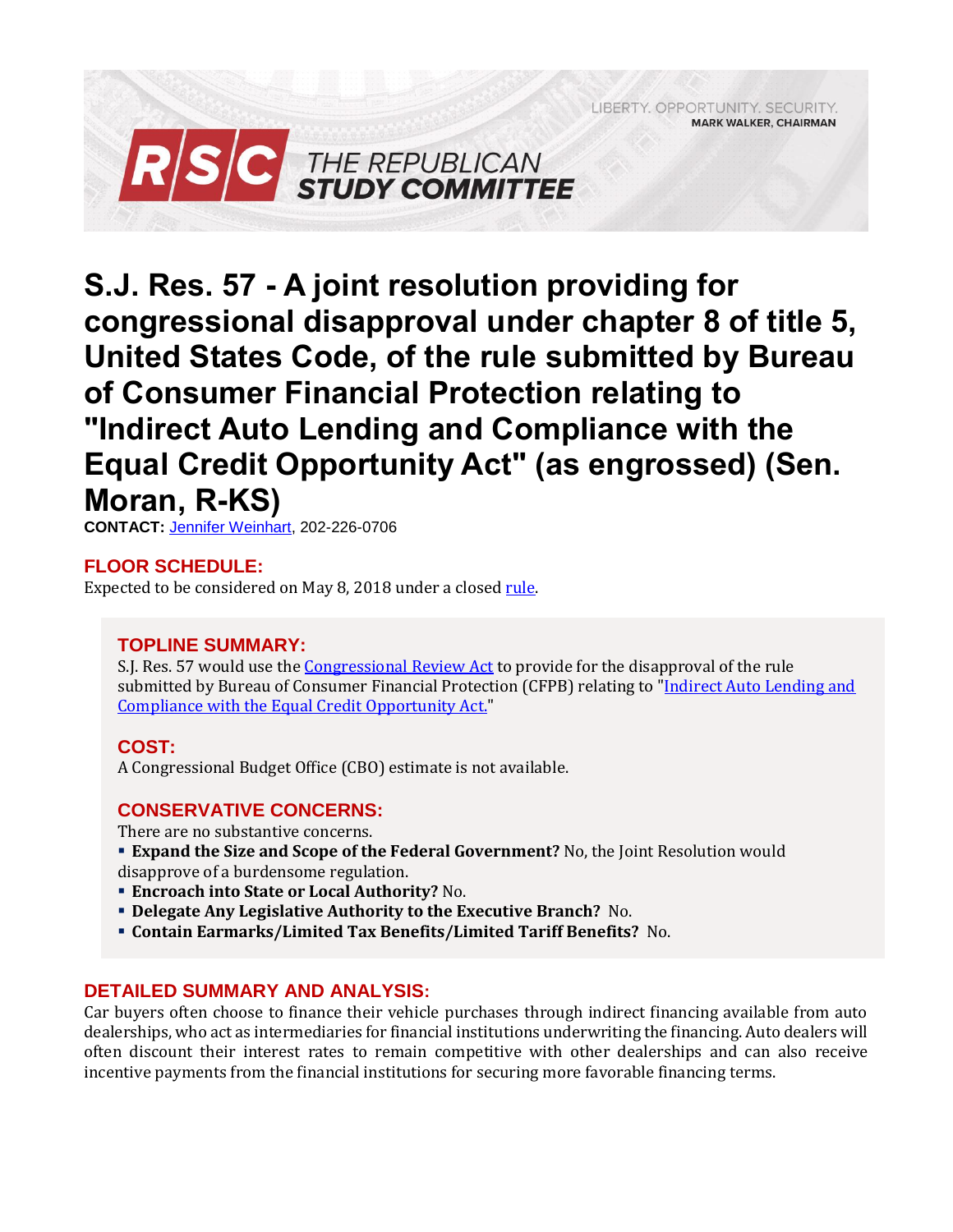The CFPB's new guidelines assert that dealer-adjusted interest rates create a fair credit risk because it is possible that dealer activity may be considered discriminatory on a disparate impact basis. In order to correct for this presumed discrimination, the guidelines for lenders would alter the way dealers are compensated. These guidelines would eliminate flexibility in setting rates for auto dealers, resulting in consumers having fewer choices in both lending and in terms of accepting non-financing tradeoffs in negotiating a vehicle purchase.

The CFPB guidelines are not technically guidance to dealers, who are explicitly outside of CFPB's jurisdiction. However, in practice the guidelines are effectively regulating dealer activities. They assert that the [Equal](http://www.justice.gov/crt/equal-credit-opportunity-act-3)  [Credit and Opportunity Act \(ECOA](http://www.justice.gov/crt/equal-credit-opportunity-act-3)) provides for a "disparate impact" theory of liability in which a lender could be held liable for discrimination if minority borrowers are negatively impacted, even if no discrimination was intended. The guidance goes on to state that in order to avoid ECOA liability, financial institutions having indirect lender relationships with auto dealers should either forbid dealers from charging interest rates all together, or impose controls over dealer compensation policies, effectively forcing dealers to adopt a "flat fee." Many are concerned that although this is not binding guidance, in issuing it, the CFPB is inducing actionable reliance, regulating where they have no authority.

Many are also concerned that the CFPB has no proof that auto dealers are engaged in discriminatory lending, as dealers legally cannot collect information like race or ethnicity. Moreover, a disparate impact claim would have to assume that differences in interest rates paid by borrowers of different races or genders are a result of their protected class status, when there are a number of other, non-discriminatory reasons for differing interest rates, including car model differences, dealership locations, and socioeconomic differences.

While the CFPB assumed the bulletin was outside the scope of the CRA because it was non-binding, a GAO [opinion](https://www.gao.gov/products/B-329129#mt=e-report) issued in December of 2017 found that while the guidance was non-binding, it is subject to the CRA because it "advises the public prospectively of the manner in which the CFPB proposes to exercise its discretionary power." Because federal agencies must submit copies of proposed rules to Congress before said rules go into effect, coupled with the GAO's finding that the CFPB bulletin now constitutes a rule, means the 2013 guidance is subject to the CRA.

Congress previousl[y passed](http://clerk.house.gov/evs/2015/roll637.xml) legislation nullifying Bulletin 2013-02 on November 18, 2015. A past legislative bulletin can be found [here.](https://rsc-walker.house.gov/sites/republicanstudycommittee.house.gov/files/2015LB/Legislative_Bulletin_H_R_1737_JMW.pdf)

The [Congressional Review Act](https://fas.org/sgp/crs/misc/R43992.pdf) provides an expedited legislative process for Congress to disapprove of administrative rules through joint disapproval resolutions. Regulations issued by executive branch departments and agencies, as well as issued by independent agencies and commissions, are all subject to CRA disapproval resolutions. In <u>order</u> for a regulation to take effect, the issuing agency must produce a report to Congress. Generally, Congress then has 60 days to pass a resolution of disapproval under the CRA. However, this timeline is shifted in circumstances when rules are submitted to Congress within 60 legislative days of adjournment. Regulations that are successfully disapproved of will then either not go into effect or will be looked at as if they have not gone into effect. The CRA also prevents any new regulation that is substantially similar to a disapproved regulation from being promulgated in the future, absent action from Congress. Rules must be disapproved of on a rule-by-rule basis, and must be disapproved of in their entirety.

Under the CRA process, if a joint resolution is introduced in the Senate within the permitted time period and the resolution is not reported from committee on a timely basis, 30 Senators may petition to bring the resolution to the floor. This resolution would not be subject to the filibuster. When debate commences, the Senate must fully consider the resolution before moving on to any other business, with only 10 hours of debate. Finally, enactment of a joint resolution under the CRA would require a majority vote in each chamber and a Presidential signature.

**GROUPS IN SUPPORT:** [FreedomWorks](http://d7.freedomworks.org.s3.amazonaws.com/KVN_04_17_2018_Indirect_Auto_Lending_CRA_S_J_Res_57_House.pdf) (Key Vote)